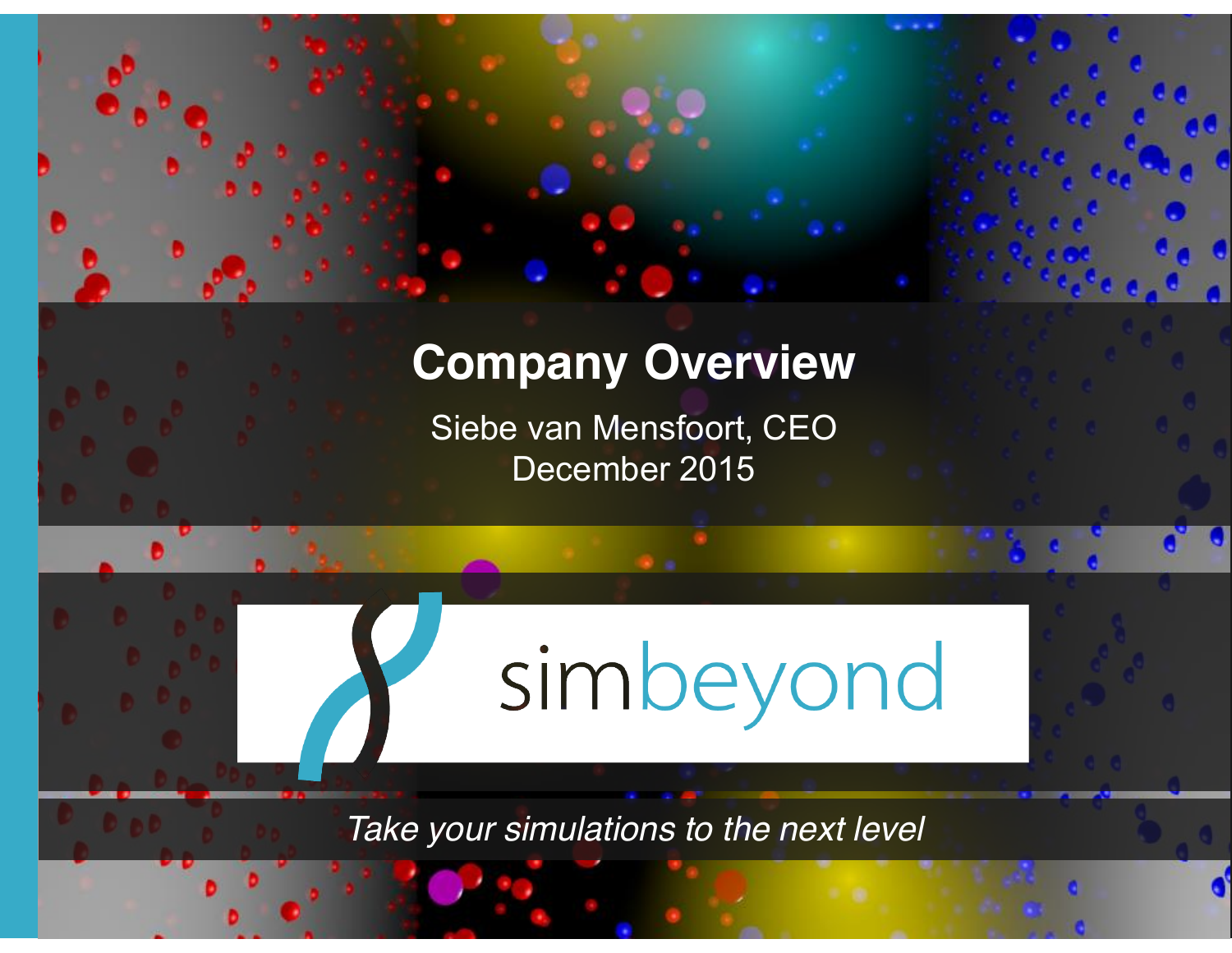Г Takes device performance simulations in OLED display industry to a new, unprecedented level

#### **Our first product family: Bumblebee**

- r. Is a suite of state-of-the-art simulation tools and services for OLED stack development
- $\overline{\phantom{a}}$ Uses a unique approach, allowing users to analyze, predict and improve device performance
- г Facilitates shorter development cycles of device manufacturers and material suppliers

#### **Our partners**

- Г Eindhoven University of Technology in The Netherlands
- г NanoNextNL, Dutch government-funded nanotechnology organization

## **Simbeyond at a glance**

#### **Our company**

- г Is committed to reduce time to market and improve efficiency and lifetime of OLED displays
- r. Combines Device Physics, Molecular Engineering and Computer Science competences
- 







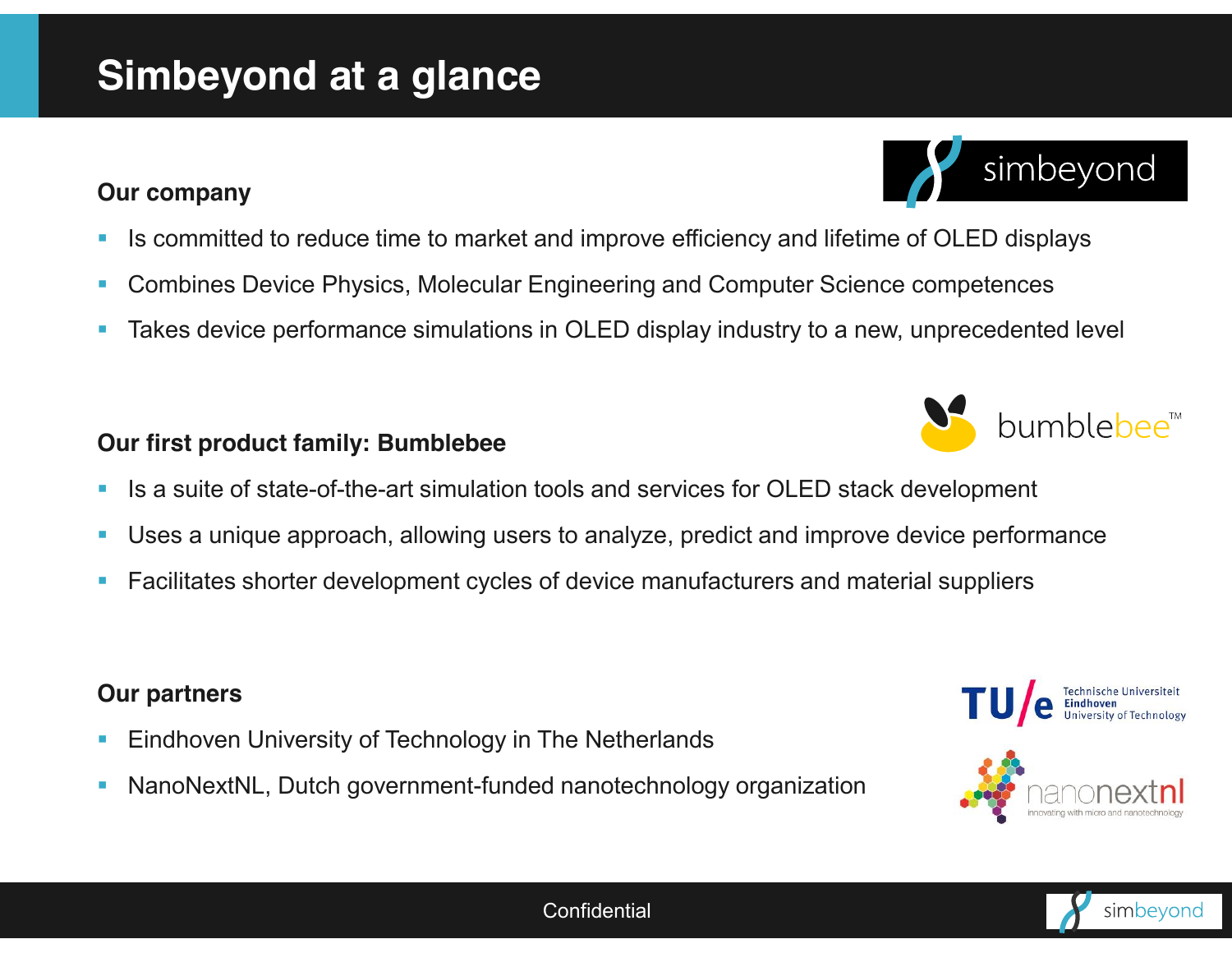#### **Challenges in performance optimization of OLED stacks**

- Г Due to the complex and delicate interplay between charges and excitations at the molecular scale, optimizing device performance and getting the most out of organic materials remains challenging
- r. Without simulation, optimization typically occurs by performing time-consuming experiments on large and labour-intensive sets of devices containing a broad variation of parameter combinations
- г Often, optimization has to start over when new material combinations are introduced

#### **Limitations of one-dimensional (1D) simulations**

- $\mathcal{L}_{\mathcal{A}}$ Use of parametric 1D simulation software for electrical characterization is already wide-spread
- r. However, this is not suitable for material compositions often used in state-of-the-art OLEDs
- r. Also, 1D approaches are inadequate in describing excitonic processes, determining device performance

Simbeyond enables to address these challenges with a **predictive 3D OLED model**

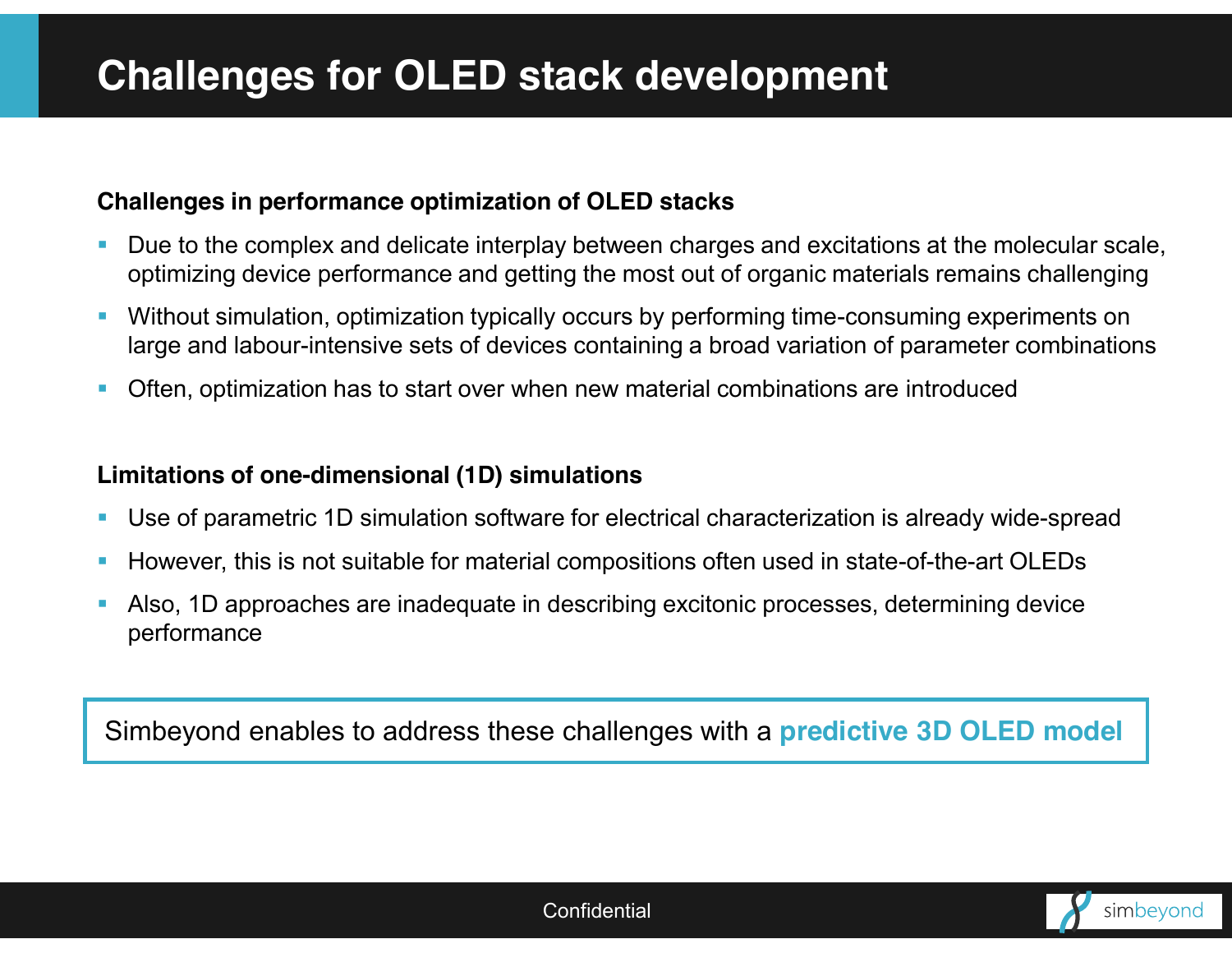### **A new phase in OLED stack development has begun**

#### **Bumblebee: from the molecule to the device**

- Г Advanced tool that allows to simulate all relevant electronic and excitonic processes in OLEDs, at the molecular scale, in all three dimensions, and from nanosecond timescale to full device lifetime
- г Simulations predict:
	- Electrical characteristics
	- Efficiency (roll-off)
	- Colour point and colour stability
	- Device lifetime
- r. Predictions based on physically meaningful material parameters, which may be obtained, e.g., from a few dedicated experiments on simple devices
- $\overline{\phantom{a}}$  Bumblebee predicts the performance of any combination of materials and stack architectures, over a wide range of operational conditions





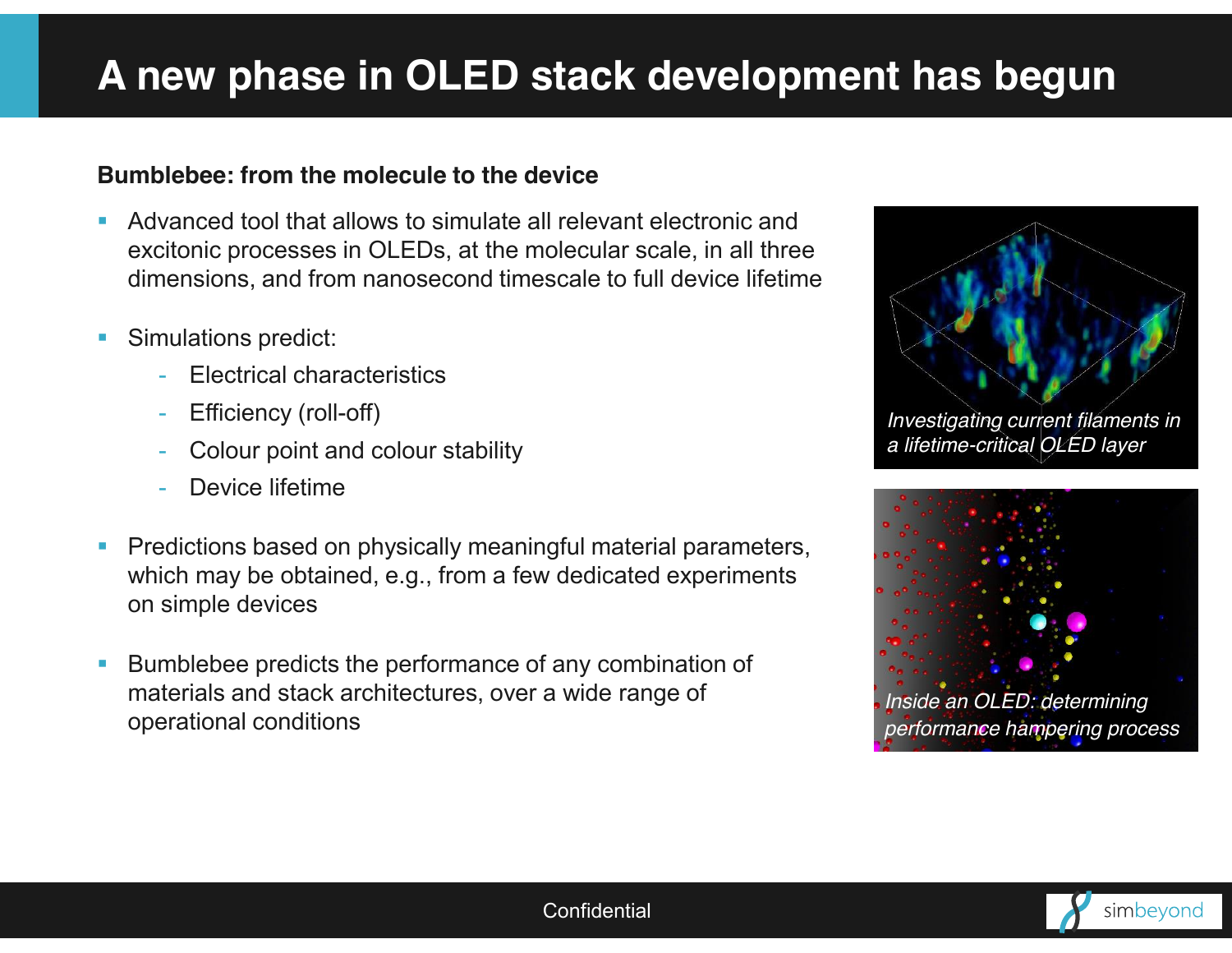# Why Simbeyond?

#### **Differentiating features**

- $\checkmark$  Predictions of device performance far beyond present tools
- $\checkmark$  Unique time and 3D spatially resolved views of the device functioning
- $\checkmark$ Intuitive user interface to start dozens of simulations with a single command
- $\checkmark$ Runs via the cloud or on available computational infrastructure
- $\checkmark$  Consultancy and support from a team of leading experts in the domain of OLED device physics, experiments, analysis and advanced modelling

*"With Bumblebee a significant part of the costly and time-consuming OLED material and stack development process can be replaced with simulations"* 

### **Qualifications**

- г Bumblebee is intensively used in the industry to more efficiently develop state-of-the-art OLED stacks and solve real-life problems as well as in academic environments to perform cuttingedge research
- $\blacksquare$  Very positive feedback has been received from current users, who stress the sensitivity of efficiency and lifetime to minor changes in layer compositions, where empirical R&D spends are substantial and where 1D models are found to be inadequate

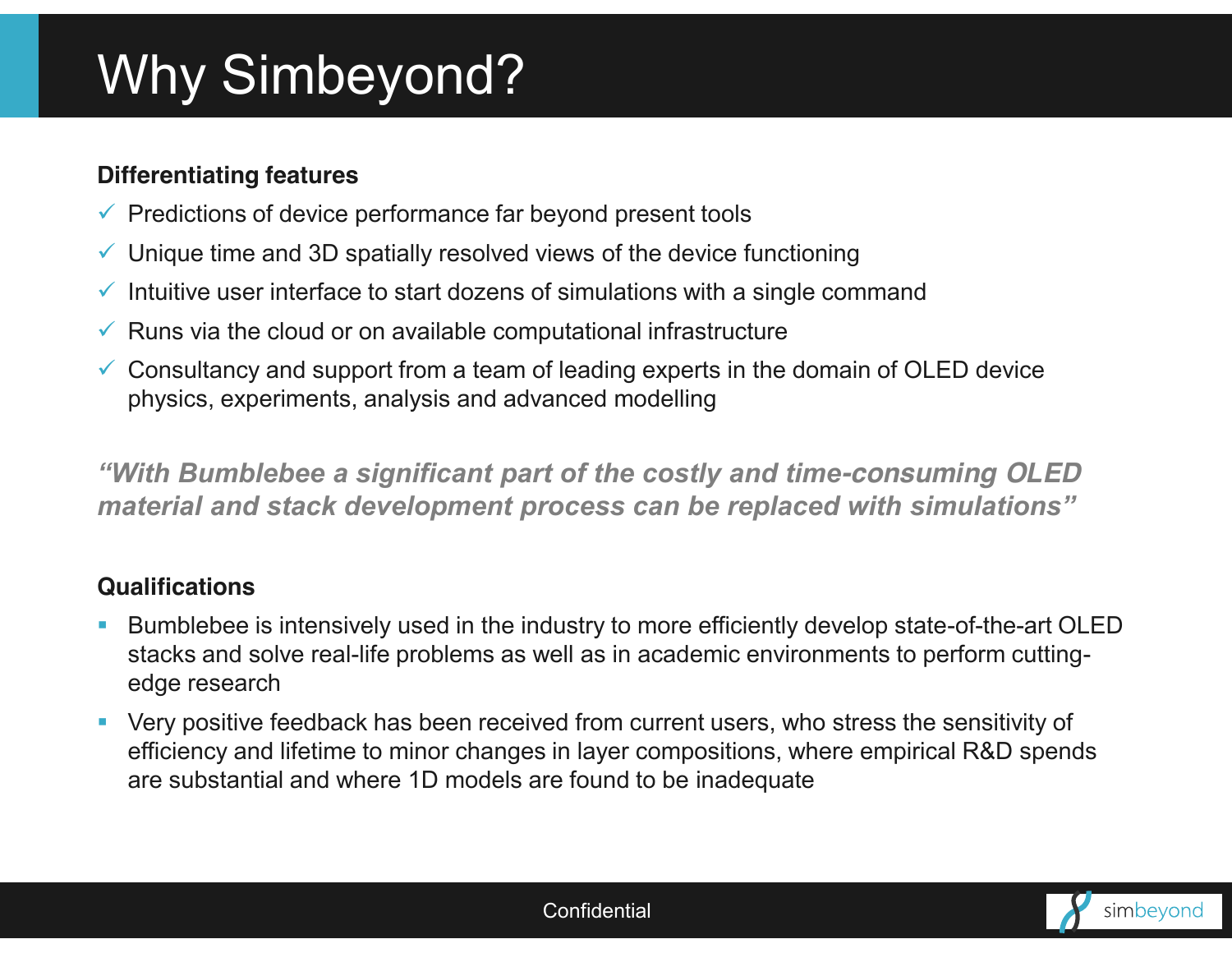# Just a mouse-click away…



For a live demonstration, go to

http://demo.simbeyond.net

and login with

username *demo@simbeyond.net*

> password *demodemo*



**Confidential**